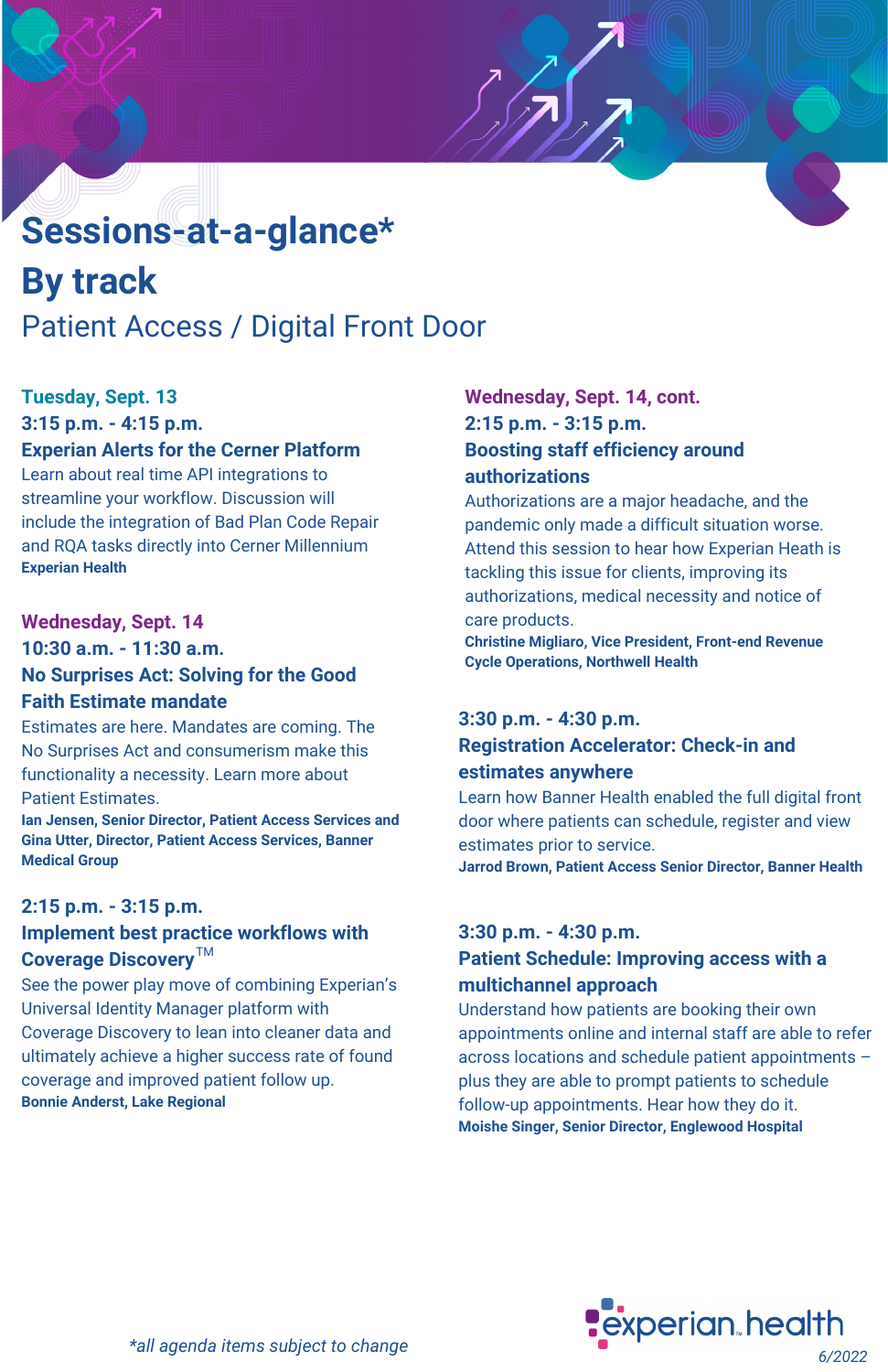# **Sessions-at-a-glance\* By track**

# Patient Access / Digital Front Door, cont.

#### **Thursday, Sept. 15**

**10:30 a.m. - 11:30 a.m. The path to find previously unidentified billable coverage**

Discover how one community hospital health system has combined the power of analytics with an optimized workflow to flag more encounters with found coverage. **Kristen Shoup, Director, Revenue Cycle, Wooster Community Hospital Health System**

#### **10:30 a.m. - 11:30 a.m.**

#### **Client Panel: User accountability, RQA, and Power Reporting**

Clients will exchange how they use Power Reporting to hold their stakeholders responsible, and how they motivate and track continuous improvement. Also includes Bad Plan Code Power Reporting **Lakeland Regional Medical Center; Memorial Health; and Universal Health Services, Inc. (UHS)**

# **11:45 a.m. - 12:45 p.m. Digital Scheduling – a path to increasing**

# **patient volume and patient satisfaction**

Learn how HCA built a strategy of creating a digital scheduling journey for patients and their staff across multiple systems and access points to increase patient volume.

**John Mercer, Director, Provider Network Continuity and CRM, HCA**

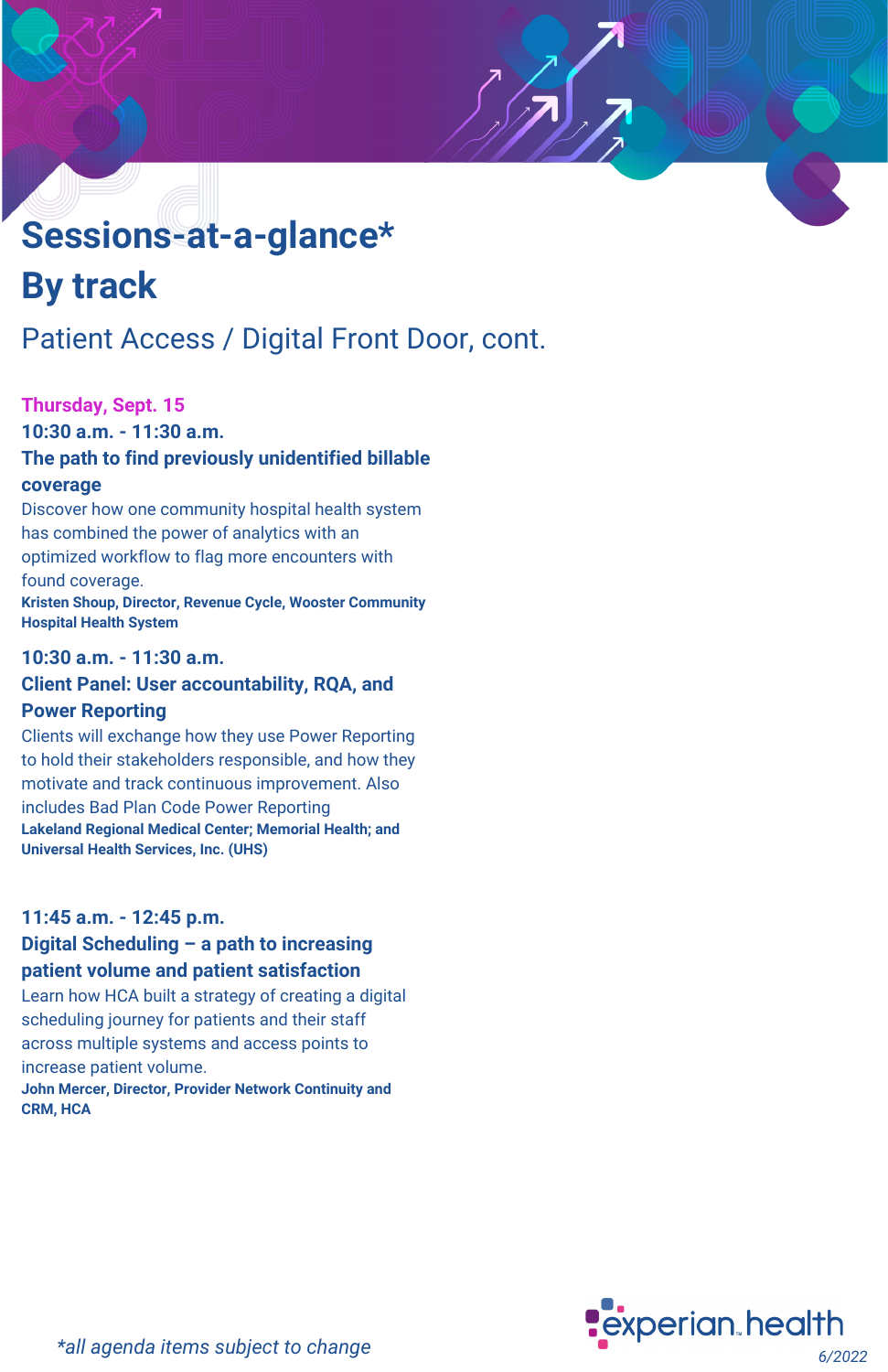# **Sessions-at-a-glance\* By track** Managing Denials

#### **Tuesday, Sept. 13**

**3:15 p.m. - 4:15 p.m. Refining your financial practices with automation in Contract Manager**

Leverage the power of Contract Manager to manage your Accounts Receivables, refine processes, and reduce variances been accrued revenue and actual cash collected.

**Sue Giles, Crystal Run Transformation Services, LLC**

#### **3:15 p.m. - 4:15 p.m.**

#### **Tapping into AI to predict and drive down claims denials**

Discover Experian Health's newest product, AI Advantage, and hear from early adopters about the benefits they are experiencing in reducing and triaging claims denials.

**Skylar Earley, Director of Patient Financial Services, Schneck Medical Center**

#### **Wednesday, Sept. 14**

**10:30 a.m. - 11:30 a.m. Design and optimize Claim Scrubber edits to improve AR management**

Discover how your organization can design custom charge scrubber edits with payer specific policy logic to improve Days in A/R and initial rejection rates for Professional Billing. Developed KPIs tracking of growth in logic on the front end that brought NEMG from 54 Days and 15% rejections to 25 Days and 8% with improvements on going. **Jennifer Wooley, Director, Professional Billing, Yale New Haven Hospital**

## **Wednesday, Sept. 14, cont. 3:30 p.m. - 4:30 p.m. Advanced edit and exclusion builders; A first look**

Take a first look at our Scrubber edit and Exclusion builder on steroids. Optimized and re-designed for nested conditions and added features to permit virtually any condition to be created.

**Janet Zwergel and Dianne Martin, University Physicians at Stony Brook**

## **Thursday, Sept. 15**

**10:30 a.m. - 11:30 a.m.**

#### **Speed up your claims processing with enhanced data**

Learn how Children's Hospital of Philadelphia's physician group leveraged Enhanced Claim Status to increase visibility and decrease claims processing time.

**Tom Campanaro, Director of Revenue Cycle Management IT, Children's Hospital of Philadelphia**

#### **10:30 a.m. - 11:30 a.m.**

#### **Relax…changing Clearinghouses is not so hard**

Do you think implementing a new claims system sounds scary? Learn how NYU and Experian Health partnered for a seamless claims implementation through collaboration and cross-functional resource alignment.

**Greg Rhodes, AVP of Physician Billing, NYU Langone Health System**

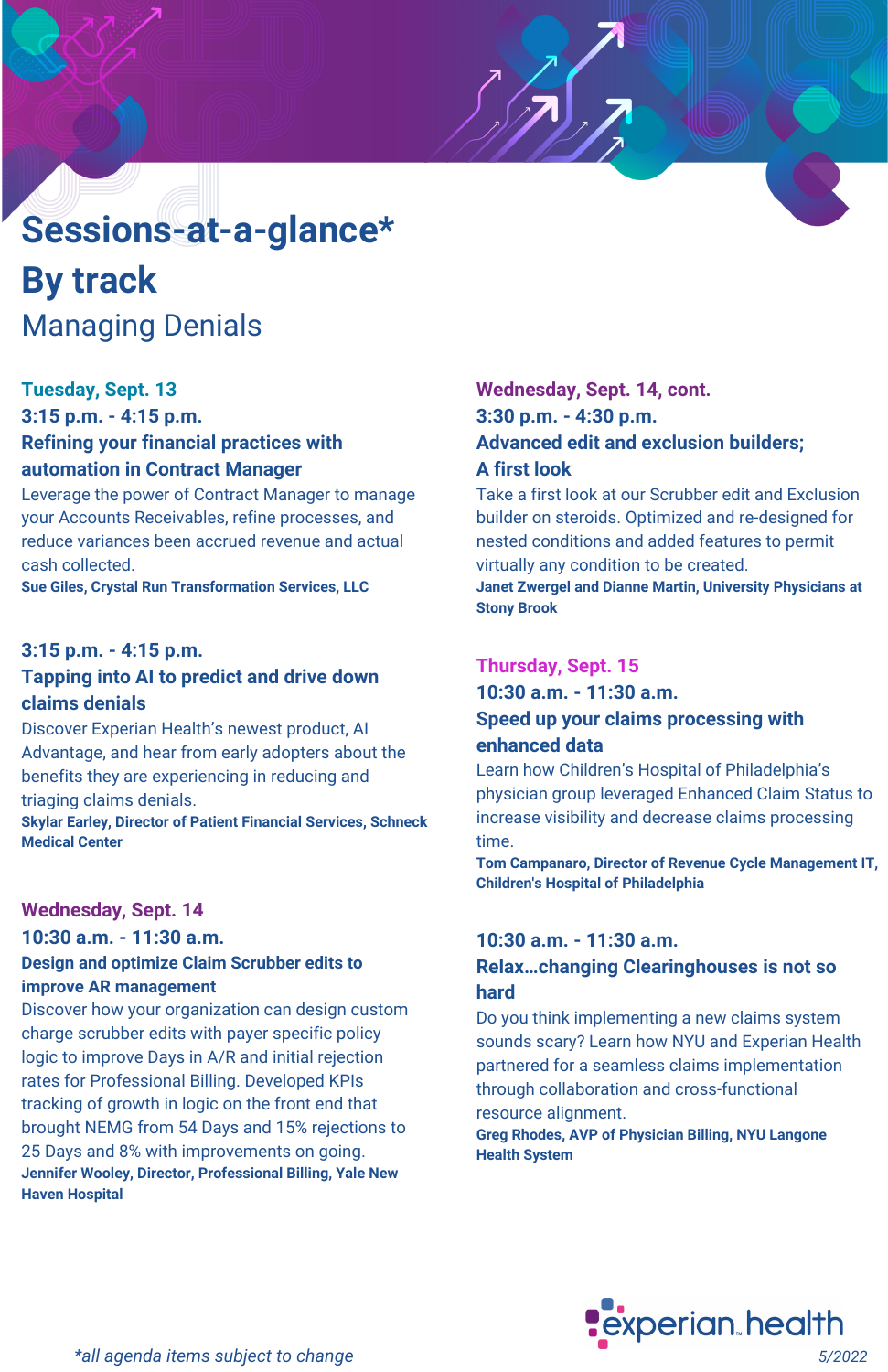# **Sessions-at-a-glance\* By track**

# Payments and Collections

### **Wednesday, Sept. 14**

**10:30 a.m. - 11:30 a.m. Self-service financial assistance screening** Empower patients to complete a financial assistance screen via a mobile-friendly interface

– easily deployed over text messages and web portals. A great companion to patient financial advisor and registration accelerator. **Brandon Burnett, VP, Revenue Cycle, Community Medical Centers**

#### **10:30 a.m. - 11:30 a.m. Improving patient collections with PaymentSafe and PatientSimple**

TJUH discusses best practices for in-person collections with PaymentSafe and how payment plans benefit patients while decreasing the risks of accounts receivable write-off. Self-service also decreases the number of payment related calls staff has to answer.

**Michelle Borkovic, Information Technology Project Manager, Thomas Jefferson University Hospital**

# **Thursday, Sept. 15**

**10:30 a.m. - 11:30 a.m.**

#### **Best-in-class collections in an Epic health system**

Learn how Collections Optimization delivers highperformance using data-driven workflows, robust reporting, and expert consulting.

**Kristine Grajo, Director, PFS, Self-Pay Management and Teresa Ceja-Diaz, Vendor Management Coordinator, Stanford Health Care**

#### **10:30 a.m. - 11:30 a.m.**

#### **People, Process and Tech: One health system's journey to an optimal patient collections engine**

Connect with UC San Diego Health System's leader as she reveals her organization's path to designing an optimal patient financial experience with their focus on people, process and technology. **Terri Meier, System Director Patient Revenue Cycle, UC San Diego Health**